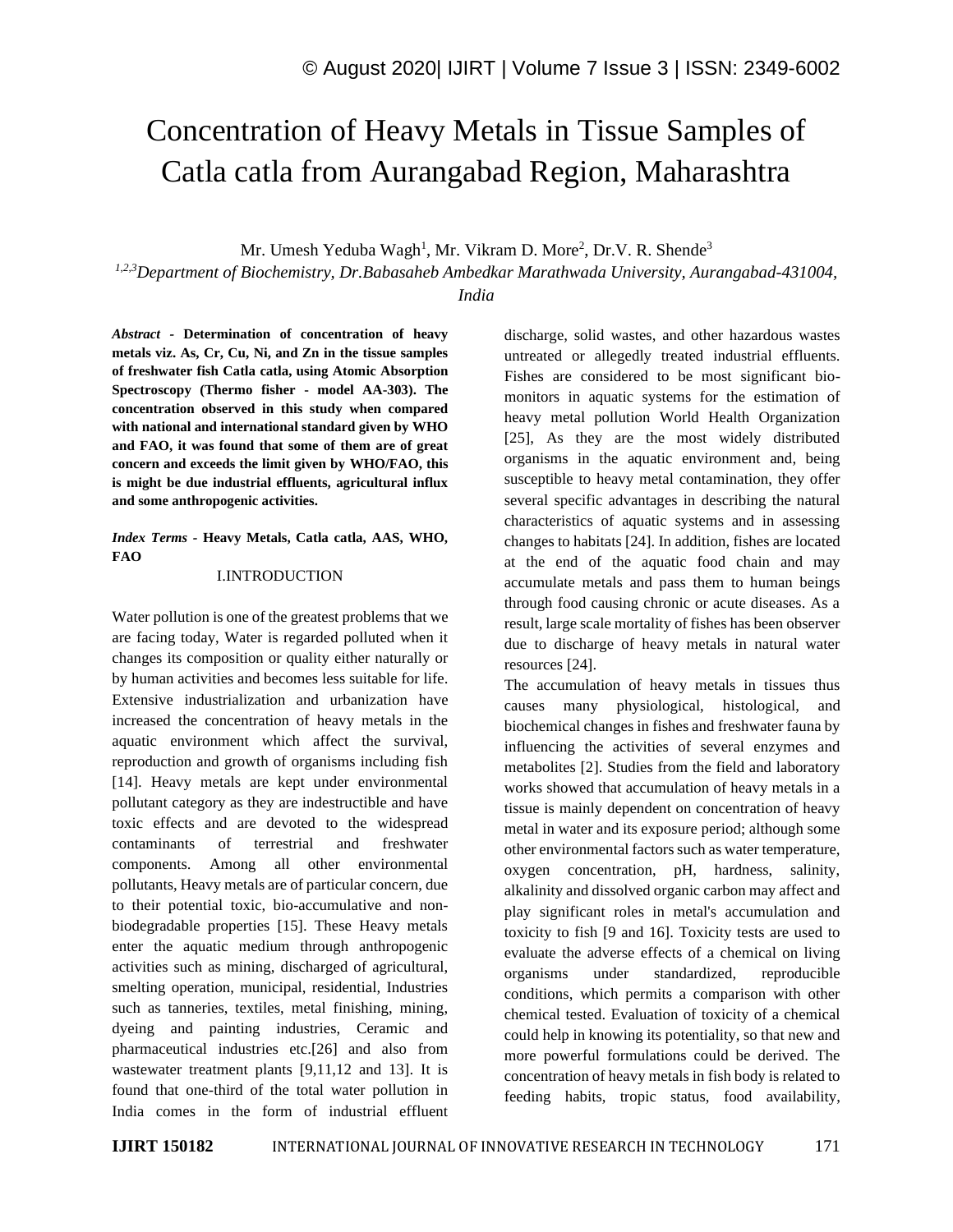biomagnifications, metallothionines and other detoxifying proteins in the body of animals [18]. In biological systems, heavy metals have been reported to affect cellular organelles and components such as cell membrane, mitochondrial, lysosome, endoplasmic reticulum, nuclei, and some enzymes involved in metabolism, detoxification, and damage repair [15]. Metal ions have been found to interact with cell components such as DNA and nuclear proteins, causing DNA damage and conformational changes that may lead to cell cycle modulation, carcinogenesis, or apoptosis [1, 15 and 17]. As bioaccumulation is a major route, thought which increased levels of the pollutants are transferred across food chain or food web creating public health problems [19, 21, 22 and 23]. Wherever man is involved in the food chain therefore, it is important to analyze the concentration of heavy metals in fresh water bodies as well as in the various fish organs, in order to assess potential risk to human health [19] The present work has been carried out to study the concentration of heavy metals Like As, Cr, Cu, Ni, and Zn in the selected fish organs viz. Gills, Skin, liver, and muscle of the freshwater fish Catla catla, the samples were collected once in a month from different fresh water bodies of Aurangabad Region, Maharashtra Shown in table-1. During the period of November 2017 to May 2018.

## II.MATERIALS AND METHODS

Collection of water samples: water samples were collected using class container and brought to laboratory for analysis of Physico-chemical parameter.

Collection of fish samples: freshwater fish Catla catla, were Collected with the help of local fishermen (samples weing of about 250-300gm). The collected and preserved samples were brought to laboratory for further analysis.

Table No.I. Fresh Water Bodies from Aurangabad Region used for water and fish collection.

| <b>Sampling Sites</b>   | Status of Water<br>Body | Area of Sample<br>Collection |
|-------------------------|-------------------------|------------------------------|
| Godavari river<br>(S1)  | Large river             | Kaigaon Toka,<br>Aurangabad. |
| Harsul<br>Dam<br>(S2)   | Percolation<br>tank     | Harsul,<br>Aurangabad.       |
| Jayakwadi<br>Dam $(S3)$ | <b>Irrigation Dam</b>   | Paithan.<br>Aurangabad.      |

Digestion of Organ/ tissues samples: Wet Organ/ Tissue samples of *Catla catla,* were taken viz. Gill, skin, Liver and Muscle, normally we used about 5 gm of each samples for one replicate. Sample were placed in digestion vessel (Beaker) and about 10 ml of Concentrated Nitric acid (HNO3, 69-70%) were poured in to the vessel, if possible put a watch glass at the mouth of the vessel. Then vessel was placed on a hot plate. Heating process should start at 40  $^{\circ}$ C for 1 Hour (to prevent vigorous reaction) and increases to 140  $^{\circ}$ C for another 3 hours. Once the digestion completed (all tissue samples dissolved completely in the acid) all digested samples left to cool at room temperature. Purified Double distilled water should be added into the vessel to fix the volume to 50 ml. the samples then filtered by using Whatman filter paper (No.1 grade) the filtrates is ready for the analysis. Filter can be stored in refrigerator, temperature  $4^0C$ until the analysis.

Instrumental Analysis: The Concentration of heavy metals were determined using atomic absorption spectroscopy (Thermo fisher model AA-303), using the appropriate hollow cathode lamp and reassurance wavelength for the particular Heavy metal.

### III.RESULTS AND DISCUSSION

| water bampies. |               |               |                   |             |
|----------------|---------------|---------------|-------------------|-------------|
| Parameter      | Sampling Site | Water         |                   |             |
|                | $S1(X\pm S)$  | $S2(X\pm S)$  | $S3(X\pm S)$      | Quality     |
|                | D)            | D)            | D)                | Standa      |
|                |               |               |                   | rds         |
| Turbidity      | $0.2 \pm 0.1$ | $0.4 \pm 0.1$ | $0.2 + 0.1$       | $5 - 25$    |
| (NTU)          |               |               |                   |             |
| pH<br>(pH)     | $7.5 \pm 0.7$ | $6.8 + 0.5$   | $7.2 + 0.5$       | $6.5 - 8.5$ |
| Unit)          | 5             | $\theta$      | $\mathbf{\Omega}$ |             |
| Temperature    | $27 + 2$      | $27 + 2$      | $27 + 2$          |             |
| $(^0C)$        |               |               |                   |             |
| DO(mg/L)       |               |               |                   |             |
| <b>BOD</b>     | $182+2$       | $175 + 2$     | $181 + 2$         |             |
| (mg/L)         |               |               |                   |             |
| Hardness       | $375 \pm 10$  | $400 \pm 20$  | $378 + 15$        | $300 -$     |
| (mg/L)         |               |               |                   | 600         |
| Chloride       | $105 + 5$     | $126 + 5$     | $110+7$           | $250 -$     |
|                |               |               |                   | 1000        |
| Alkalinity     | $209 + 7$     | $218 \pm 10$  | $213+7$           | 300-60      |
| (mg/L)         |               |               |                   |             |

Table No.II. Results of physico-chemical parameter of water samples:

[Each value indicates the mean  $(X \pm SD)$  of the seven estimations]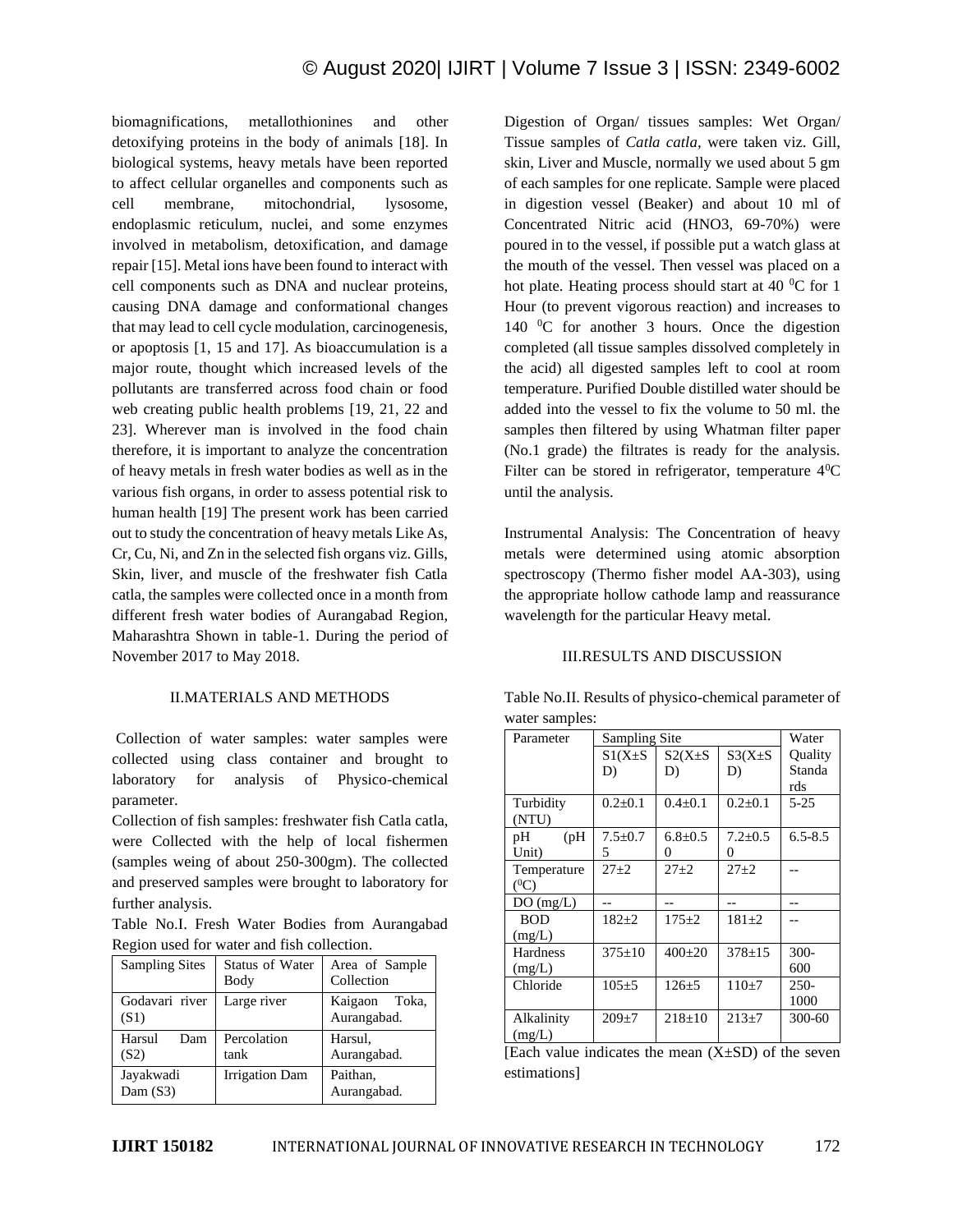Table No III: Mean concentration of Arsenic (in ppm) in different organs of *Catla catla* collected from three different sites.

| Organ  | Godavar               | Harsul         | Jayakwa        | <b>WHO</b>  |
|--------|-----------------------|----------------|----------------|-------------|
|        |                       |                |                |             |
| Wet    | river<br>$\mathbf{1}$ | Dam            | di<br>Dam      | permissib   |
| Weight | $(S1)$ ,              | (S2),          | (S3)           | Limit<br>le |
| 5gm    | $(X\pm SD)$           | $(X\pm SD)$    | $(X\pm SD)$    | (ppm)<br>in |
| each   |                       |                |                | food        |
| Gills  | $0.60 + 0.8$          | $0.64 + 0.8$   | $0.58 + 0.8$   | 2.00        |
|        | 9                     |                | 9              |             |
| Skin   | $0.40 \pm 0.1$        | $0.53+0.0$     | $0.45 + 0.1$   | 2.00        |
|        | 9                     | 6              | 9              |             |
| Liver  | $0.66 + 0.5$          | $0.86 + 0.1$   | $0.67 \pm 0.5$ | 2.00        |
|        | 9                     | 6              | 9              |             |
| Muscle | $0.58 + 0.9$          | $0.61 \pm 0.9$ | $0.56 + 0.9$   | 2.00        |
| s      |                       |                |                |             |

[Each value indicates the mean  $(X \pm SD)$  of the seven estimations]

Graph No.I: Graphical Presentation of Arsenic Conc. In different organs of *Catla catla.*



When we compare the concentration of Arsenic present in the organ sample of Catla catla it is found that the concentration is higher in liver of fish collected from sampling site S2 as compared to S1 and S3. Concentration in tissue samples follows the Pattern as Liver>Gills>Muscles > and Skin. The concentration present in tissue does not exceeds the limit prescribed by WHO for fish food, but its chronic effect may be of great concern as its level increases by the process of bioaccumulation as we move at higher level in the food chain.

Table No IV: Mean concentration of Chromium (in ppm) in different organs of Catla catla collected from three different sites.

| Organ  | Godavar               | Harsul       | Jayakwa        | <b>WHO</b>  |
|--------|-----------------------|--------------|----------------|-------------|
| Wet    | river<br>$\mathbf{1}$ | Dam          | di Dam         | permissib   |
| Weight | $(S1)$ ,              | (S2),        | (S3)           | Limit<br>le |
| 5gm    | $(X\pm SD)$           | $(X\pm SD)$  | $(X\pm SD)$    | (ppm)<br>in |
| each   |                       |              |                | food        |
|        |                       |              |                |             |
|        |                       |              |                |             |
| Gills  | $1.48 \pm 0.8$        | $1.58 + 0.6$ | $1.50 \pm 0.5$ | 0.15        |
|        | 9                     | 3            | 9              |             |
| Skin   | $1.18 \pm 0.9$        | $1.74 + 0.7$ | $1.40+0.1$     | 0.15        |
|        | $\theta$              | 6            | 9              |             |
| Liver  | $1.39 \pm 0.1$        | $1.16 + 0.5$ | $1.38 + 0.1$   | 0.15        |
|        | 3                     | 5            | 6              |             |
| Muscle | $1.23 \pm 0.4$        | $1.43 + 0.2$ | $1.0+0.91$     | 0.15        |
| s      |                       | 4            |                |             |

[Each value indicates the mean  $(X \pm SD)$  of the seven estimations]

Graph No.II: Graphical Presentation of Chromium Conc. in different organs of Catla catla.



It is well known that Cr is a cancer-, mutation-, and malformation-causing agent classified as a Group I carcinogen by the International Agency for Research on Cancer [19, 21, 22 and 23].The concentration of chromium found in the organ samples in the study is of great concern as it exceeds the permissible limit prescribed by WHO for fish food. Collected from all the sampling site i.e. S1, S2 and S3. The maximum concentration was found in Skin of fish collected from source S2 which is 1.74ppm, concentration in organs follows the pattern as Skin>Gills>Muscles and >Liver.

Table No V: Mean concentration of Copper (in ppm) in different organs of Catla catla collected from three different sites.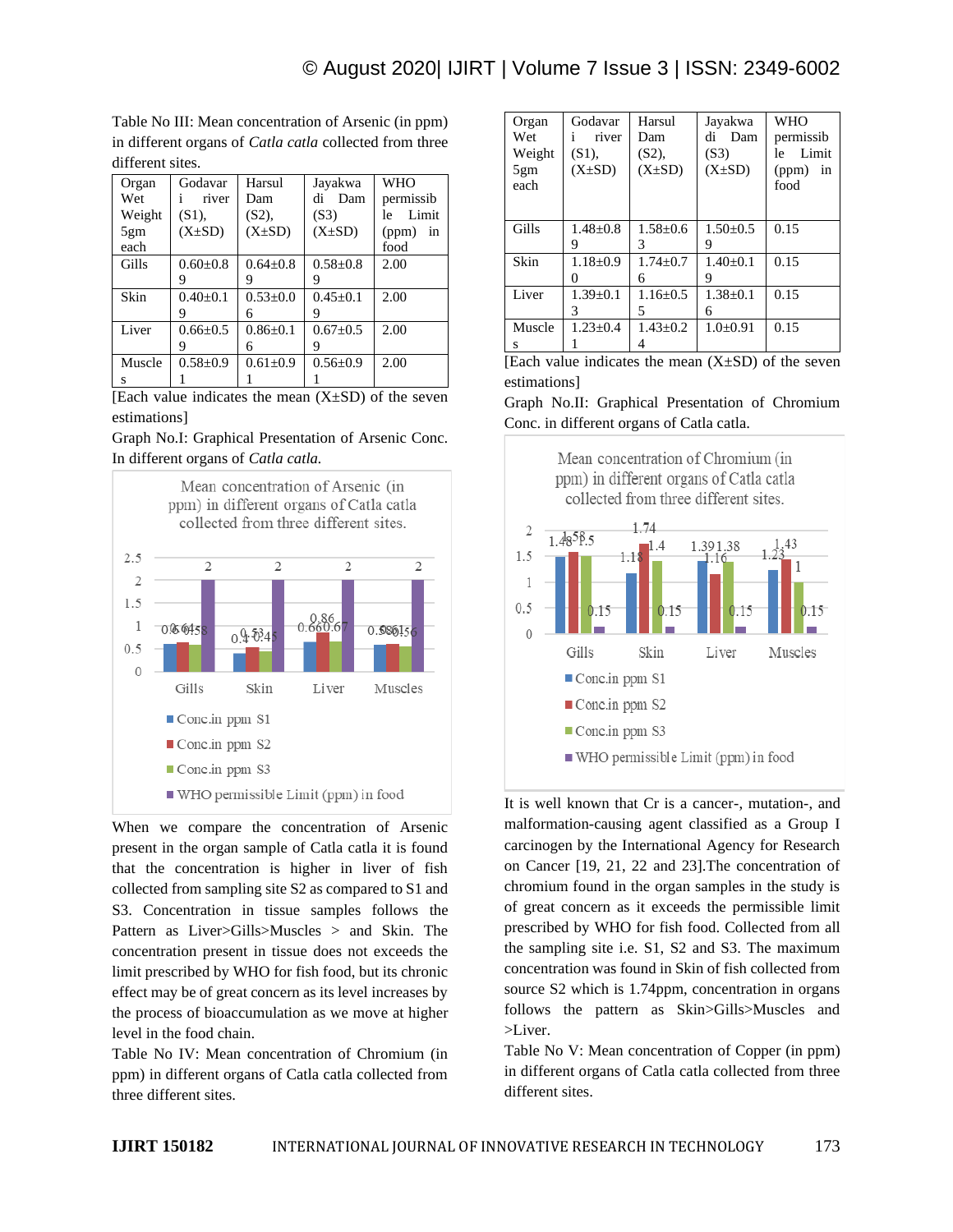# © August 2020| IJIRT | Volume 7 Issue 3 | ISSN: 2349-6002

| Organ   | Godavari       | Harsul        | Jayakwa        | <b>WHO</b>   |
|---------|----------------|---------------|----------------|--------------|
| Wet     | river          | Dam           | di Dam         | permissib    |
| Weigh   | $(S1)$ ,       | $(S2)$ ,      | (S3)           | Limit<br>le. |
| t $5gm$ | $(X\pm SD)$    | $(X\pm SD)$   | $(X\pm SD)$    | $(ppm)$ in   |
| each    |                |               |                | food         |
| Gills   | $0.36 + 0.0$   | $0.47+0.$     | $0.32 + 0.0$   | 3.00         |
|         |                | 01            |                |              |
| Skin    | $0.19 + 0.0$   | $0.24 \pm 0.$ | $0.22 \pm 0.0$ | 3.00         |
|         | 3              | 05            |                |              |
| Liver   | $0.33 \pm 0.0$ | $0.36 \pm 0.$ | $0.29 \pm 0.0$ | 3.00         |
|         | 4              | 02            |                |              |
| Muscl   | $0.28 \pm 0.0$ | $0.30+0.$     | $0.26 + 0.0$   | 3.00         |
| es      | 36             | 08            | 5              |              |

[Each value indicate the mean  $(X \pm SD)$  of the seven estimations]

### Graph No.III: Graphical Presentation of Copper Conc. In different organs of Catla catla.



The concentration of copper found in organ samples does not exceeds the permissible limit in all samples collected from sampling site S1 to S3. The highest amount was found in Gills of fish collected from sampling site S2 and follows the accumulation pattern in organ as Gills>Liver> Muscles and >skin. But the chronic effect of sub-lethal concentrations of copper on fish and other creatures is damage to gills, liver, kidneys and the nervous system. It also interferes with the sense of smell in fish [19].

Table No VI: Mean concentration of Nickel (in ppm) in different organs of Catla catla collected from three different sites.

| Organ  | Godavar        | Harsul       | Jayakwa        | <b>WHO</b>  |
|--------|----------------|--------------|----------------|-------------|
| Wet    | river          | Dam          | di<br>Dam      | permissib   |
| Weight | $(S1)$ ,       | $(S2)$ ,     | (S3)           | Limit<br>le |
| 5gm    | $(X\pm SD)$    | $(X\pm SD)$  | $(X\pm SD)$    | (ppm)<br>in |
| each   |                |              |                | food        |
| Gills  | $0.53 \pm 0.0$ | $0.73 + 0.0$ | $0.52 \pm 0.0$ | 0.50        |
|        |                |              |                |             |

| $0.50 \pm 0.0$ |                |                | 0.50                                          |
|----------------|----------------|----------------|-----------------------------------------------|
|                |                |                |                                               |
| $0.37 \pm 0.0$ | $0.40{\pm}0.0$ | $0.40 \pm 0.0$ | 0.50                                          |
|                |                |                |                                               |
| $0.17 \pm 0.0$ | $0.18 \pm 0.0$ | $0.16 \pm 0.0$ | 0.50                                          |
|                |                |                |                                               |
|                |                |                | $\vert 0.47 \pm 0.0 \vert 0.45 \pm 0.0 \vert$ |

[Each value indicate the mean  $(X \pm SD)$  of the seven estimations]

Graph No.IV: Graphical Presentation of Nickel Conc. In different organs of Catla catla.



Nickel enters the blood circulation of the fish through the gill or mucous epithelium of the mouth and finally finds their way into different tissues of the body where they affect normal metabolism [19]. The highest concentration of Nickel is found in Gill sample collected from S2 sampling site and exceed the standard limit and lowest in Muscles sample collected from site S3. Nickel shows the great variation in different organs of fish samples collected from three different sampling sites which is of great concern.

Table No VII: Mean concentration of Zinc (in ppm) in different organs of Catla catla collected from three different sites.

| Organ  | Godavar         | Harsul          | Jayakwa         | <b>WHO</b>  |
|--------|-----------------|-----------------|-----------------|-------------|
| Wet    | river<br>i.     | Dam             | di<br>Dam       | permissib   |
| Weight | $(S1)$ ,        | (S2),           | (S3)            | Limit<br>le |
| 5gm    | $(X\pm SD)$     | $(X\pm SD)$     | $(X\pm SD)$     | (ppm)<br>in |
| each   |                 |                 |                 | food        |
| Gills  | $0.54 \pm 0.03$ | $0.64 + 0.05$   | $0.55 \pm 0.05$ | > 5.50      |
|        | 5               | 8               | 8               |             |
| Skin   | $0.50 + 0.05$   | $0.56 \pm 0.05$ | $0.53 \pm 0.05$ | > 5.50      |
|        | 8               | 8               | 8               |             |
| Liver  | $0.49 \pm 0.05$ | $0.54 + 0.05$   | $0.50 + 0.05$   | > 5.50      |
|        | 8               | 8               | 8               |             |
| Muscle | $0.52 + 0.05$   | $0.55 + 0.05$   | $0.50 + 0.05$   | > 5.50      |
| S      | 8               |                 | 8               |             |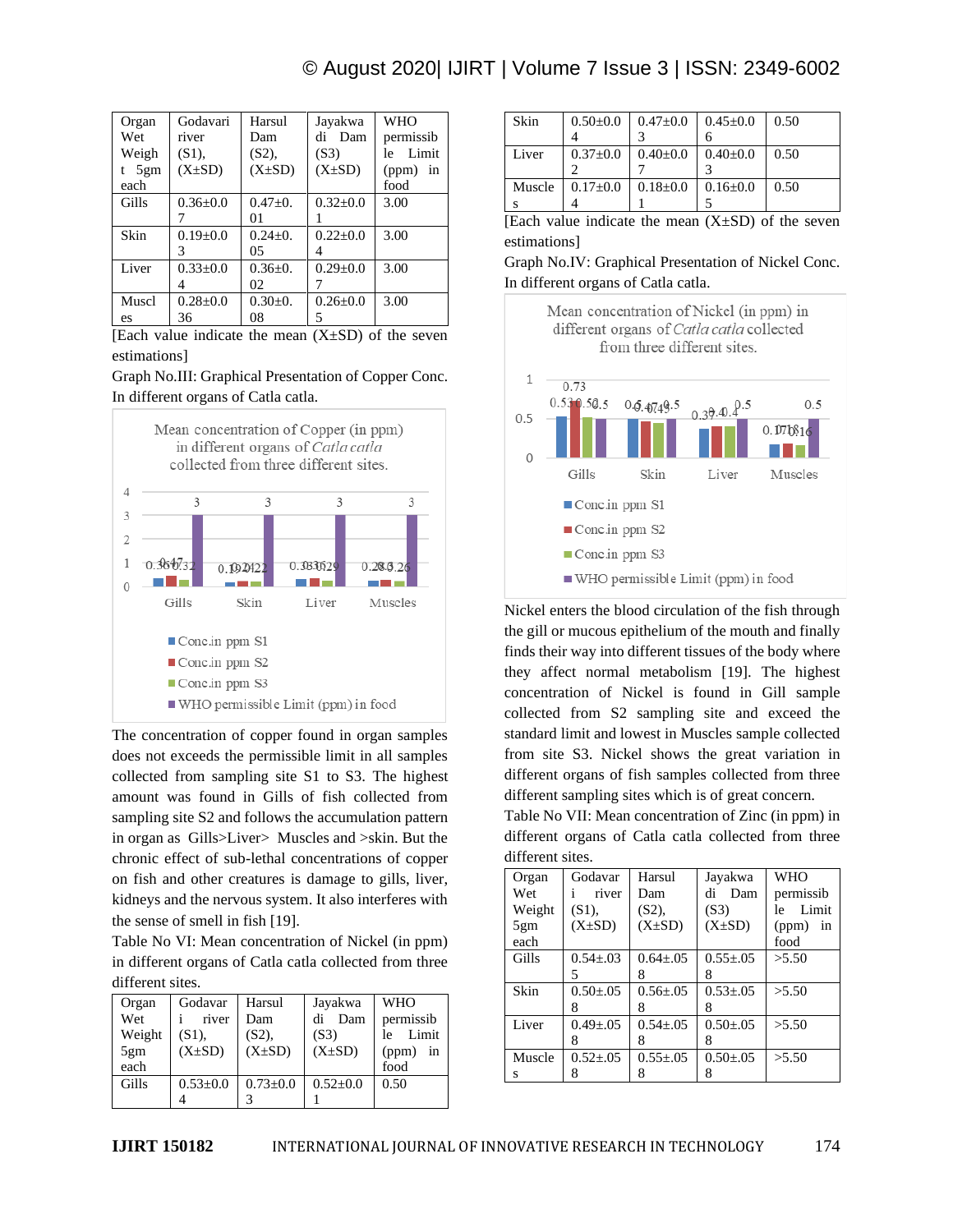[Each value indicate the mean  $(X \pm SD)$  of the seven estimations]

### Graph No.V: Graphical Presentation of Zinc Conc. In different organs of Catla catla.



The concentration of Zinc found in all the organ samples of Catla catla was within the safe limit prescribed by WHO for fish food. Zinc comes under the category of essential nutrients that are required for various biochemical and physiological functions. Inadequate supply of these micro-nutrients results in a variety of deficiency diseases or syndromes [5].

### IV. CONCLUSION

In the present study, it is observed that, the concentration of Chromium is higher in all the organ sample of fishes collected from S1, S2 and S3 than the limit prescribed by WHO, which is of great concern as it is carcinogenic in nature. Fish, on exposure to high concentration of heavy metals in an aquatic environment, absorb it either through gills and skin or through ingestion of contaminated water or food. The concentration of heavy metals in fish is related to several factors such as the food habits and foraging behaviors of the organism [6]. Tropic status, source of a particular metal, distance of the organism from the contamination source and presence of other ions [3]. Physical and chemical properties of the water and the seasonal changes in the taxonomic composition of the different trophic levels affecting the concentration and accumulation of heavy metals in the body of the fish and the adaptation capacity of the fish to heavy metal load [10]. The concentration of Heavy metals in organ samples of fish observed in the study follows the pattern as Cr>Ni>As>Cu>Zn. In view of the importance of fish as a diet for human, it is necessary that biological monitoring of fish meant for consumption should be done regularly to ensure continuous safety of the fish food. This increased value indicate that the level of pollution in fresh water bodies in Aurangabad region is high, the reason for this higher values, which might be due to the continuous addition of civic wastes and industrial effluents discharging their effluents directly into the river. This is in agreement with the studies done by WHO [26]. Which further increases by the process of bioaccumulation and may have wide range of adverse effect in higher organism present in the food chain including human being. To avoid this heavy metal going into the environment, Safe disposal of domestic sewage and industrial effluents should be practiced and wherever is possible, recycling should be done. This issue is of great concern and it needs the formulation of appropriate remedial action so that this great threat can be tackled.

### REFERENCES

- [1] Beyersmann D, Hartwig A. (2008) Carcinogenic metal compounds: recent insight into molecular and cellular mechanisms. Arch Toxicol. 82(8): 493–512.
- [2] Erkkilä, A.T., A.H. Lichtenstein, D. Mozaffarian and D.M. Herrington, (2004) Fish intake is associated with a reduced progression of coronary artery atherosclerosis in postmenopausal women with coronary artery disease. American Journal of Clinical Nutrition, 80(3): 626-632.
- [3] Giesy, J.P and Weiner, J.G. (1977) Frequency distribution of trace metals concentrations in five freshwater fishes.Trans. Am. Fish. Soc. 106: 393- 403.
- [4] IARC IAFROC (1990), Chromium, Nickel and Welding. Monographs on the Evaluation of Carcinogenic Risks to Human. IARC Scientific Publications 49.
- [5] Kabata- Pendia A (2001) 3rd, editor. Trace Elements in Soils and Plants. Boca Raton, FL: CRC Press.
- [6] Otitoloju, AA. (2002) Ecotoxicol. Environ. Saf.; 53: 404 -415.